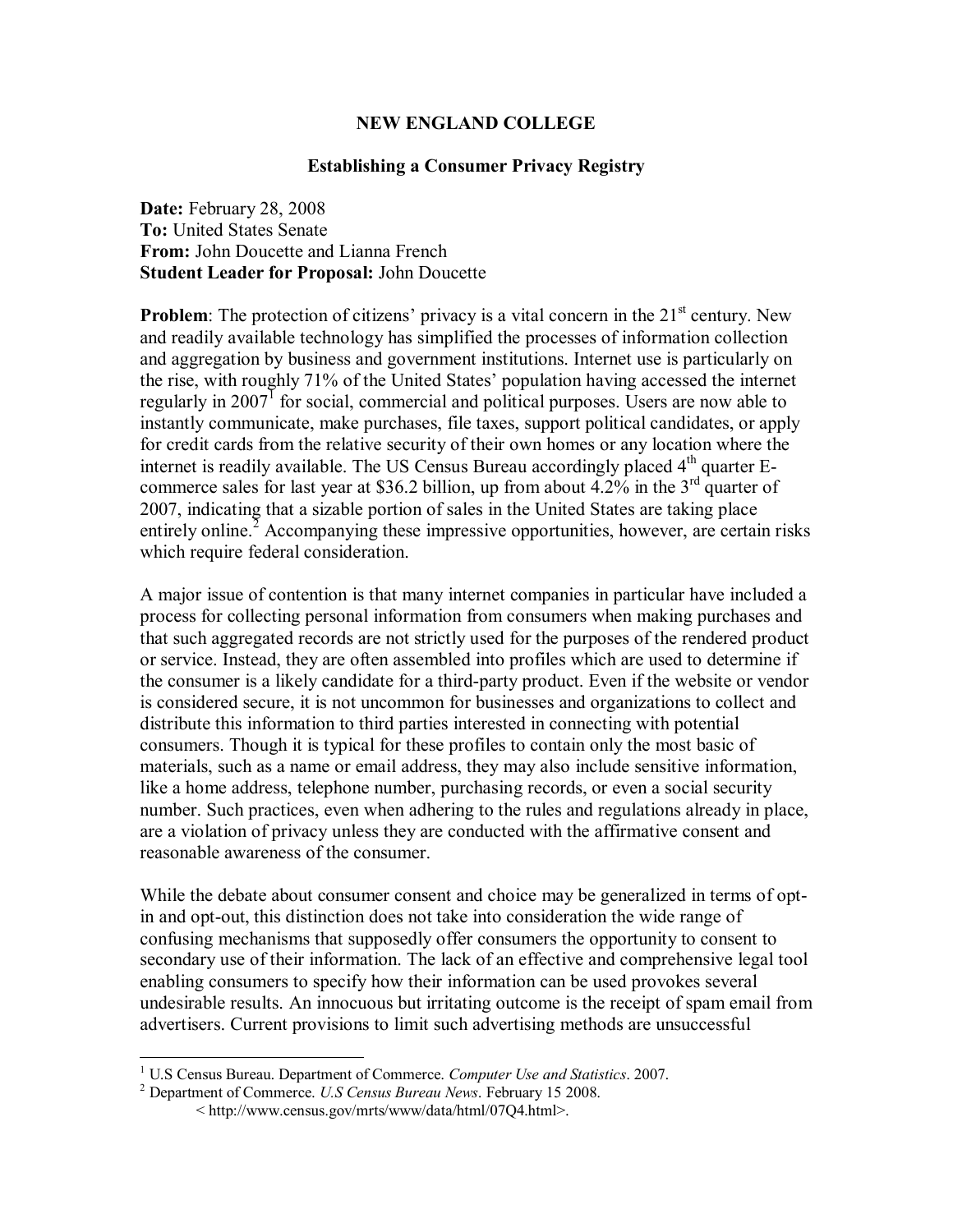because they merely prohibit communication between the sender and recipient, rather than addressing the root of the problem, which is unreasonable access to personal information. More serious repercussions include criminal activity, such as fraud, identity theft, and the potential violation of privacy rights through the collection, sale, and exchange of personal information without the reasonable awareness of consumers. Not only is this a threat to consumers, but it is also damaging to businesses whose operational models depend on consumer confidence in the security of their collected information.<sup>3</sup> A widespread loss of confidence on the part of consumers could cause serious financial losses and a steadily worsening economic environment for businesses that depend on the willingness of consumers to share their private information.

**Solution**: Comprehensive legislation addressing the means by which businesses can collect, aggregate, and distribute personal information is necessary in order to protect the privacy of citizens. To accomplish this objective without placing an unnecessary burden on businesses, compromising valuable products and services, or violating the rights of free speech and expression, we propose the establishment of a national database modeled on the Do Not Call registry, which would record the preferences of each participating citizen, and specify how their personal information may be used, aggregated or shared with third parties. This database would be public and accessible by businesses and nonprofit organizations and would be a fair and cost-effective alternative to current methods.

Business interests currently favor weaker opt-out privacy laws. Under these guidelines, businesses are free to collect, aggregate and share information unless the consumer deliberately opts out. This usually requires calling a phone number, being forced into compliance in order to complete a transaction, or sending an e-mail to an obscure address which is buried in the fine print of an associated contract. This system of opt out consent imposes minimum financial burden on internet companies, but does little to ensure that consumers are made aware that their information will be further circulated. In contrast, privacy advocates have typically favored mandatory opt-in rules, imposing the burden on companies to obtain the affirmative consent of each consumer when his/her information is shared with a third party. Many businesses oppose these policies because they impose such a steep financial burden that their business model becomes unsustainable. According to these methods, companies seeking to use personal information to enter new markets, target their marketing efforts, and improve customer service, would need to either contact one customer at a time to gain their individual permission to use information, or obtain this consent through obscure opt-out methods. An opt-in system, requiring the explicit consent of individual consumers, is always more expensive than an opt-out system., but provides consumers with a greater level of privacy. In contrast, an opt-out system, which infers permission if consumers do not explicitly object, is less costly , but is also a very inefficient means of preserving consumer privacy interests.

A national database would combine the low cost of opt out systems with the affirmative consent of opt in systems. Individuals would gain greater control over how their personal information is used, while businesses would be aided in retaining the full confidence of their consumers without the costs imposed by a requirement for contacting and obtaining

<sup>&</sup>lt;sup>3</sup> Projecting the Economic Impact of the Internet: *The American Economic Review*, Vol. 91 (2001)